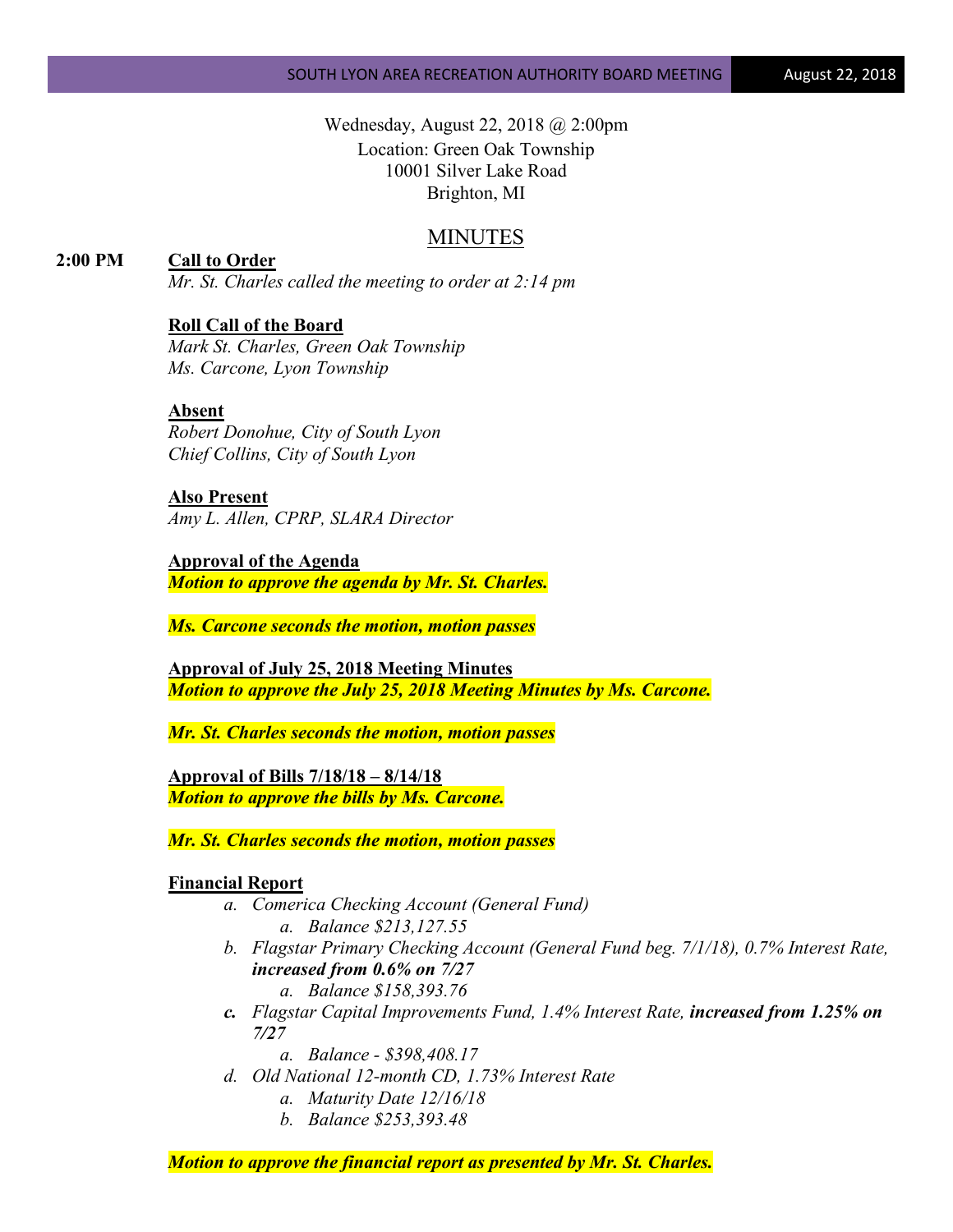#### *Ms. Carcone seconds the motion, motion passes*

**Correspondence** *None*

**"Call to the Public"** *None*

#### **I) Old Business**

#### **1. SLARA Office Updates**

## **a. SLARA Staff Meeting Minutes**

*Mrs.Allen shared with the board that Mr. Stanley has found a new tennis instructor that will allow us to host lessons during the fall and winter. The staff discussed a first draft of rental forms for the Multipurpose Room and also discussed job descriptions for Site Supervisors for the rentals.*

#### **b. SLARA Open House Event**

*Mrs. Allen handed out a event flyer for an open house on Monday, August 27<sup>th</sup> from 6 – 8 pm at the Griswold building. SLARA is working with Matcats to host this event. The Kensington Chamber will be presenting a Ribbon Cutting Ceremony. There will be food, games, prizes and more! Free event for the community.*

#### **c. SLARA Wifi / Matcats**

*Mrs. Allen presented the board with an offer from Matcats. Matcats would like to utilize the SLARA wifi for their parents during practice nights and offered to pay 1/3 of the SLARA internet bill to allow this. The board felt this was a fair offer and directed Mrs. Allen to bill Matcats monthly for this service. Mrs. Allen has discussed this with the SLARA IT consultant and a separate wifi network is in place so that there are no issues with sharing wifi with the SLARA server.*

## **2. Member Updates**

*Lyon Township – The South Well for Lyon Township was approved by the MDEQ. Lyon Township has officially taken over water billing from Oakland County and will soon be joining the billing for water and sewer. Elections went well and the township is currently collecting taxes.*

*Green Oak – The township is continuing work on the new Police Station and the tentative move in date of November still seems likely. Paving for the station will take place after school is back in session. PFAS water levels for Green Oak tested at acceptable levels by the DEQ. SELCRA has hired a new director and they will be starting in early September.*

## **II) New Business**

**1. Consider Resolution 18-008, Resolution to Close Comerica Checking Account and Deposit Funds into Flagstar Capital Improvements Fund**

**Motion by Mr. St. Charles, second by Ms. Carcone**

**Resolution 18-008, Resolution to Close Comerica Checking Account and Deposit Funds into Flagstar Capital Improvements Fund on or after September 20, 2018**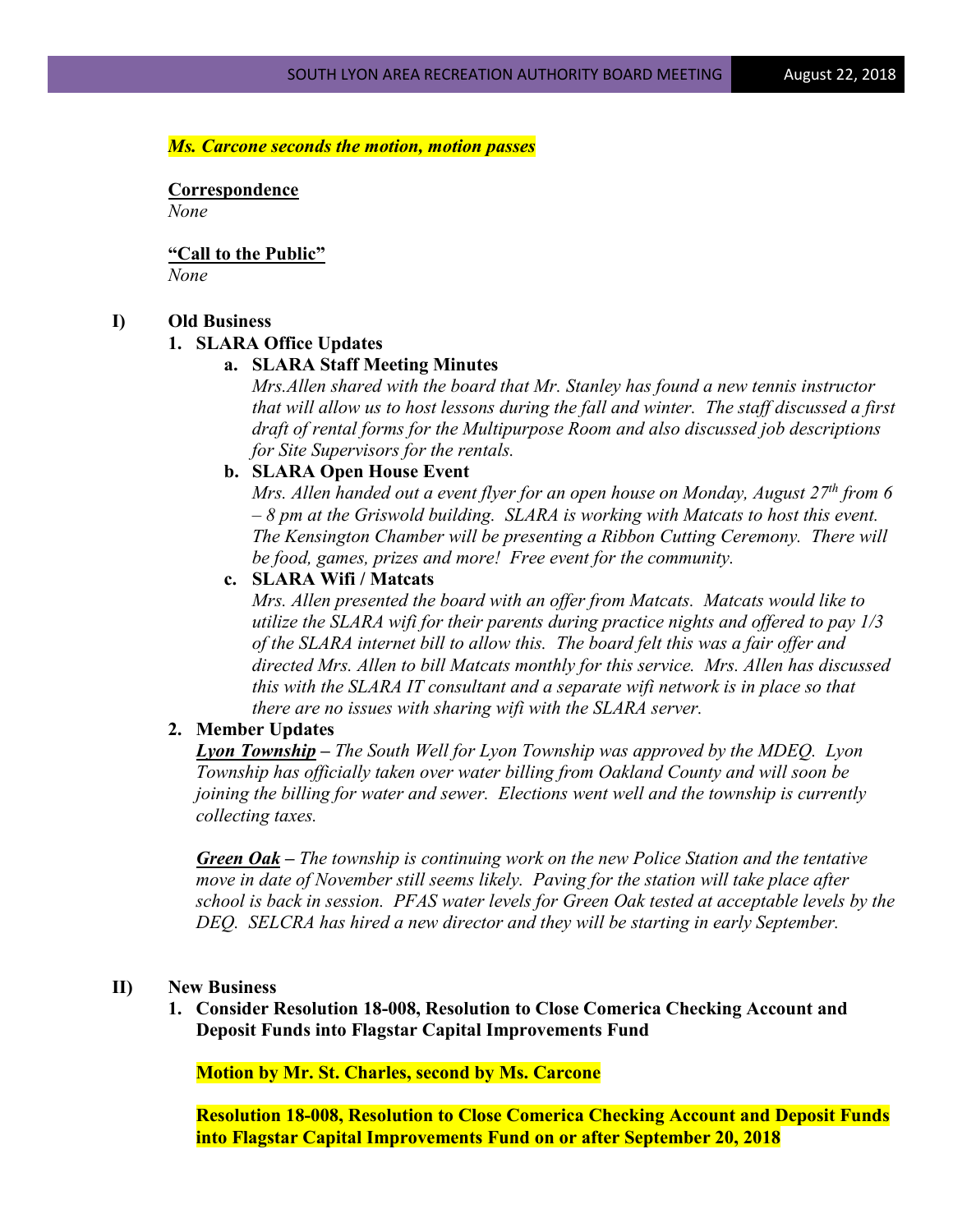| <b>Roll Call Vote:</b> | <b>Aves:</b>   | <b>Mr. St. Charles, Ms. Carcone</b>            |
|------------------------|----------------|------------------------------------------------|
|                        | <b>Nays:</b>   | <b>None</b>                                    |
|                        | <b>Absent:</b> | <b>Mr. Collins and Mr. Donohue (South Lyon</b> |
|                        |                | <b>Representatives</b> )                       |

# **MOTION APPROVED**

**2. Consider Resolution 18-009, Resolution to set Recommended Municipality Contributions for the 2019-2020 FY Budget**

*Motion by Mr. St. Charles to table this item until the September board meeting.*

*Ms. Carcone seconds the motion, motion passes.*

## **3. AED Purchase**

*Mrs. Allen presented the board with information about a recommended AED unit. Since the SLARA will now be offering onsite programming she feels strongly that there should be an AED unit onsite if needed. She talked with Lyon Township Firefighter, Lt. Sturos and he recommended a Physio-Control brand AED. This is the same brand that Lyon Township utilizes and Huron Valley ambulances which are all possible first responders to the Griswold location. Mrs. Allen contact the Matcats who also are housed in the Griswold building and they would be willing to split the cost if the unit was placed in the Commons Area so it can be used by anyone onsite during any of the SLARA or Matcats programs.* 

*Motion by Ms. Carcone to approve the purchase of an AED Unit as presented by Mrs. Allen with the condition that half the cost of the unit is reimbursed by Matcats.*

*Mr. St. Charles seconds the motion, motion passes.*

## **4. Staff CPR/AED Training**

*Mrs. Allen discussed the need for training for the new AED unit for all SLARA employees. She requested that the board allow the staff time during the business day to be trained on CPR and usage of AED's. She recommended that the training date be scheduled in December, ideally the same date that the SLARA traditionally has it's employee holiday luncheon on so that the office is only closed one day during that month. The training would be led by Lyon Township Firefighter, Lt. Nate Sturos and would last approximately 3 hours.* 

*Ms. Carcone recommended that the SLARA invite members of Matcats to also attend the training.*

*Motion by Mr. St. Charles to close the SLARA office on Wednesday, December 12, 2018 from 8 am until 1 pm to allow for the SLARA Staff to take part in an AED/CPR training and host its annual Holiday Luncheon event.*

*Ms. Carcone seconds the motion, motion passes.*

# **5. SLARA Staff Holiday Luncheon**

*This items was discussed under Agenda Item New Business, #4.*